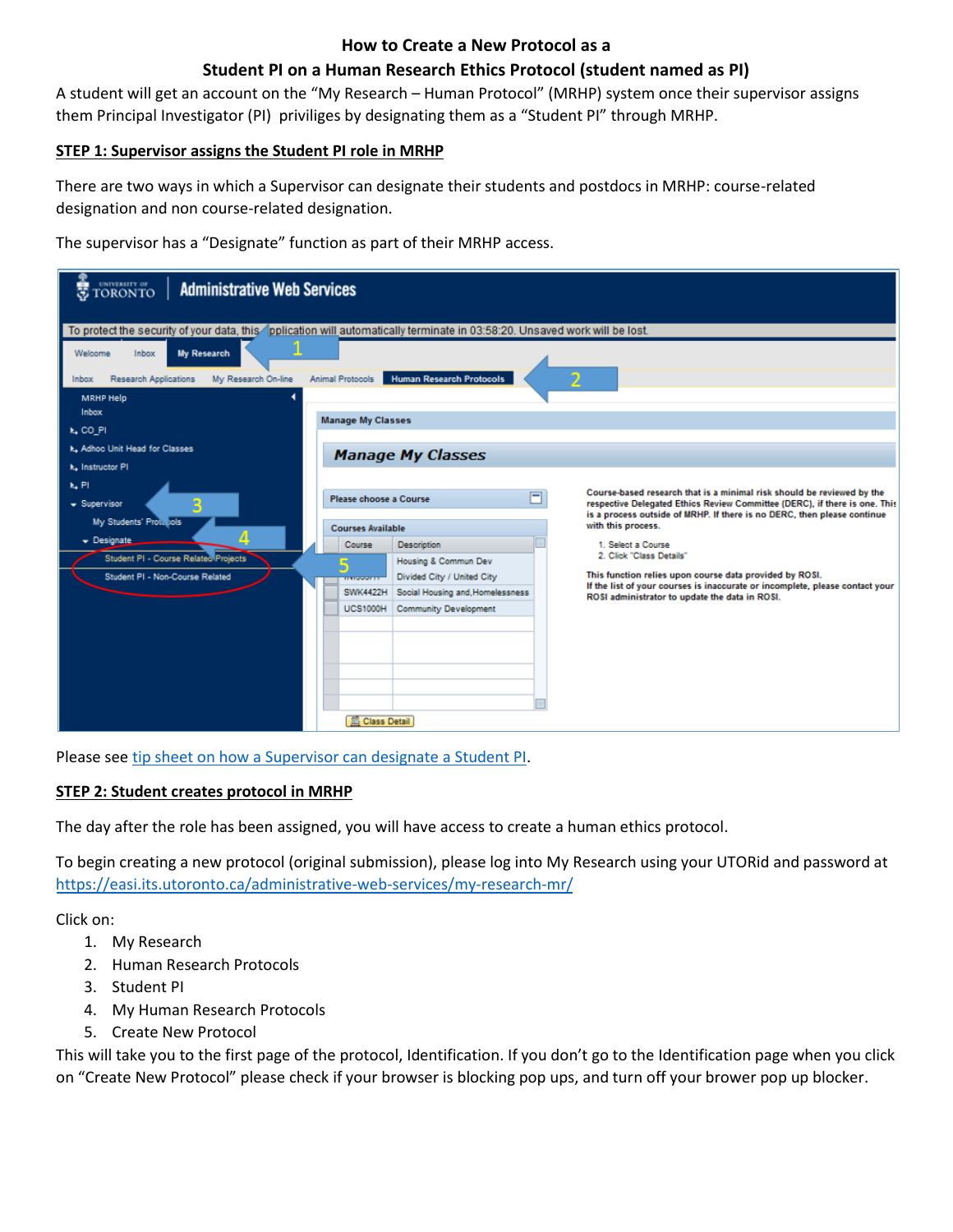

# **How to access the document-in-development that was created and not yet submitted (Original saved, but not submitted)**

- 1. Click on the **"Human Protocol Search for PI – Unsubmitted"** tab.
- 2. Click on the human protocol record in the table to select it (will be highlighted in orange)
- 3. Click Load Protocol

| <b>TORONTO</b><br><b>Administrative Web Services</b>                                                                        |                                                        |                                              |                                                              |                               |
|-----------------------------------------------------------------------------------------------------------------------------|--------------------------------------------------------|----------------------------------------------|--------------------------------------------------------------|-------------------------------|
| To protect the security of your data, this application will automatically terminate in 03:48:17. Unsaved work will be lost. |                                                        |                                              |                                                              |                               |
| <b>My Research</b><br>Inbox<br>Welcome                                                                                      |                                                        |                                              |                                                              |                               |
| <b>Human Research Protocols</b><br>Research Applications<br><b>Inbox</b>                                                    |                                                        |                                              |                                                              |                               |
| <b>MRHP Help</b><br><b>Inbox</b>                                                                                            |                                                        |                                              |                                                              |                               |
| - Student PI                                                                                                                |                                                        |                                              | Click protocol to select it, then click the relevant button. |                               |
| My Human Research Protocols                                                                                                 |                                                        | Human Protocol Search for PI - Submitted (4) | Human Protocol Search for PI - Unsubmitted (2)               |                               |
|                                                                                                                             |                                                        |                                              |                                                              |                               |
|                                                                                                                             | View: [Standard View]                                  | Create New Protocol                          | 2 Load Protocol                                              | Load PDR   Export   C Refresh |
|                                                                                                                             | Protocol #                                             | Submission Type                              |                                                              | <b>Applicant Name</b>         |
|                                                                                                                             |                                                        | Original<br>Original                         | demo z change by supervisor                                  | Krista<br>Krista Longonicus   |
|                                                                                                                             |                                                        |                                              |                                                              |                               |
|                                                                                                                             |                                                        |                                              |                                                              |                               |
|                                                                                                                             |                                                        |                                              |                                                              |                               |
|                                                                                                                             |                                                        |                                              |                                                              |                               |
|                                                                                                                             |                                                        |                                              |                                                              |                               |
|                                                                                                                             |                                                        |                                              |                                                              |                               |
|                                                                                                                             |                                                        |                                              |                                                              | <b>Protocol Header</b>        |
|                                                                                                                             |                                                        |                                              |                                                              | <b>Information</b>            |
|                                                                                                                             | HP Submission Title: Student PI                        |                                              |                                                              |                               |
|                                                                                                                             | Applicant Name: Krista<br>Supervisor Name: Dr Adrianna |                                              |                                                              |                               |
|                                                                                                                             | HP Submission Type: Original                           |                                              |                                                              |                               |
|                                                                                                                             | HP Submission Status: Saved by Applicant               |                                              |                                                              |                               |

# **To send to Supervisor to review and edit the DRAFT document (note: Do NOT use this if you want to SUBMIT a final version for ethics review)**

Students can send the protocol to Supervisor for review before submission. Students may not edit the document while it is with the Supervisor. The Supervisor must send the protocol back to the Student to submit when it is ready for ETHICS REVIEW.

#### **To SUBMIT the application ready for Ethics Review**

Go to section 14 – Undertaking

- 1. Check the "I have read…." box to enable the "Submit" button
- 2. Click on "Submit" button